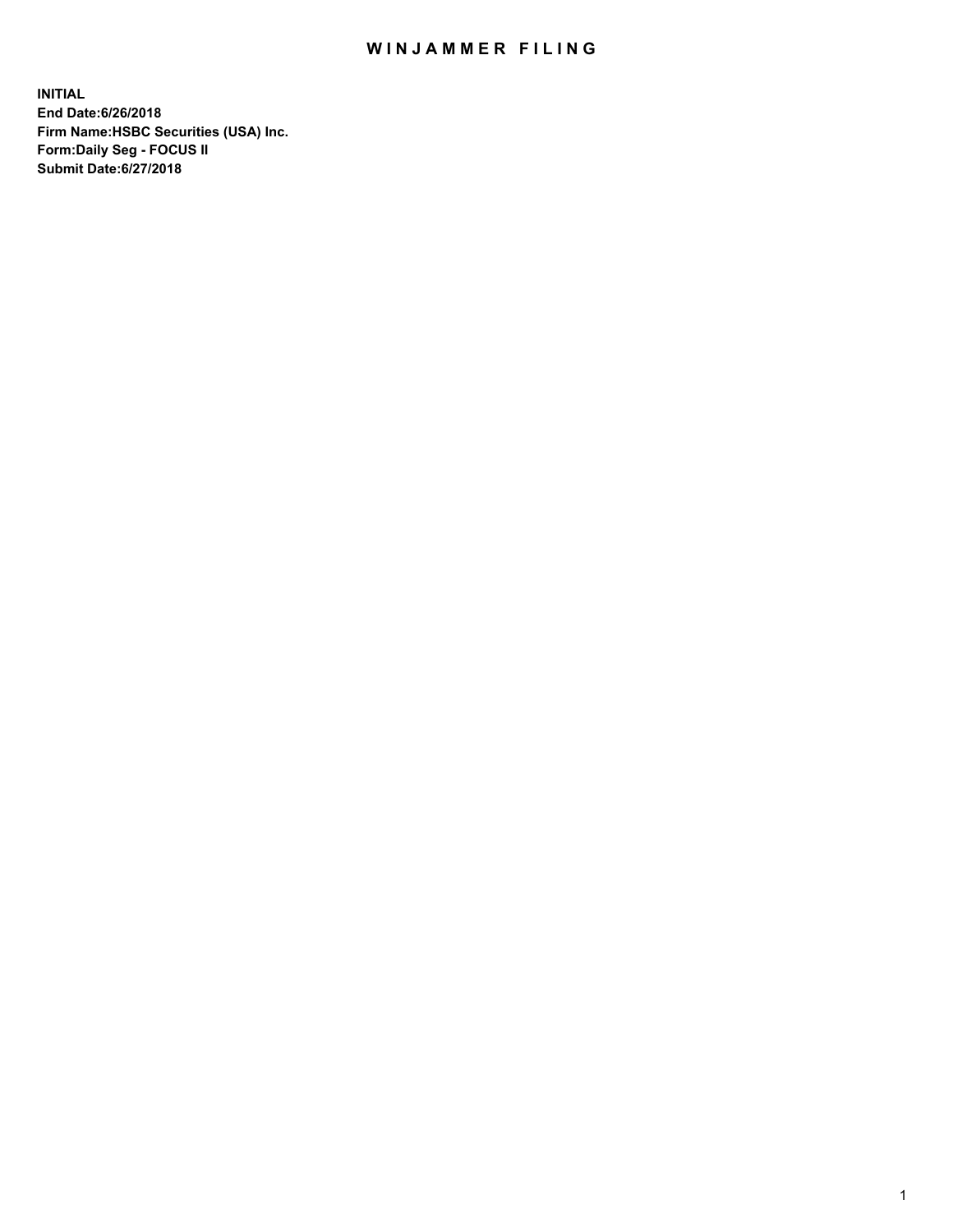**INITIAL End Date:6/26/2018 Firm Name:HSBC Securities (USA) Inc. Form:Daily Seg - FOCUS II Submit Date:6/27/2018 Daily Segregation - Cover Page**

| Name of Company                                                                                                                                                                                                                                                                                                                | <b>HSBC Securities (USA) Inc.</b>                                          |
|--------------------------------------------------------------------------------------------------------------------------------------------------------------------------------------------------------------------------------------------------------------------------------------------------------------------------------|----------------------------------------------------------------------------|
| <b>Contact Name</b>                                                                                                                                                                                                                                                                                                            | <b>Michael Vacca</b>                                                       |
| <b>Contact Phone Number</b>                                                                                                                                                                                                                                                                                                    | 212-525-7951                                                               |
| <b>Contact Email Address</b>                                                                                                                                                                                                                                                                                                   | michael.vacca@us.hsbc.com                                                  |
| FCM's Customer Segregated Funds Residual Interest Target (choose one):<br>a. Minimum dollar amount: : or<br>b. Minimum percentage of customer segregated funds required:% ; or<br>c. Dollar amount range between: and; or<br>d. Percentage range of customer segregated funds required between:% and%.                         | 147,000,000<br>$\overline{\mathbf{0}}$<br>0 <sub>0</sub><br>0 <sub>0</sub> |
| FCM's Customer Secured Amount Funds Residual Interest Target (choose one):<br>a. Minimum dollar amount: ; or<br>b. Minimum percentage of customer secured funds required:%; or<br>c. Dollar amount range between: and; or<br>d. Percentage range of customer secured funds required between:% and%.                            | 25,000,000<br><u>0</u><br>0 <sub>0</sub><br>00                             |
| FCM's Cleared Swaps Customer Collateral Residual Interest Target (choose one):<br>a. Minimum dollar amount: ; or<br>b. Minimum percentage of cleared swaps customer collateral required:% ; or<br>c. Dollar amount range between: and; or<br>d. Percentage range of cleared swaps customer collateral required between:% and%. | 95,000,000<br><u>0</u><br>00<br>0 <sub>0</sub>                             |

Attach supporting documents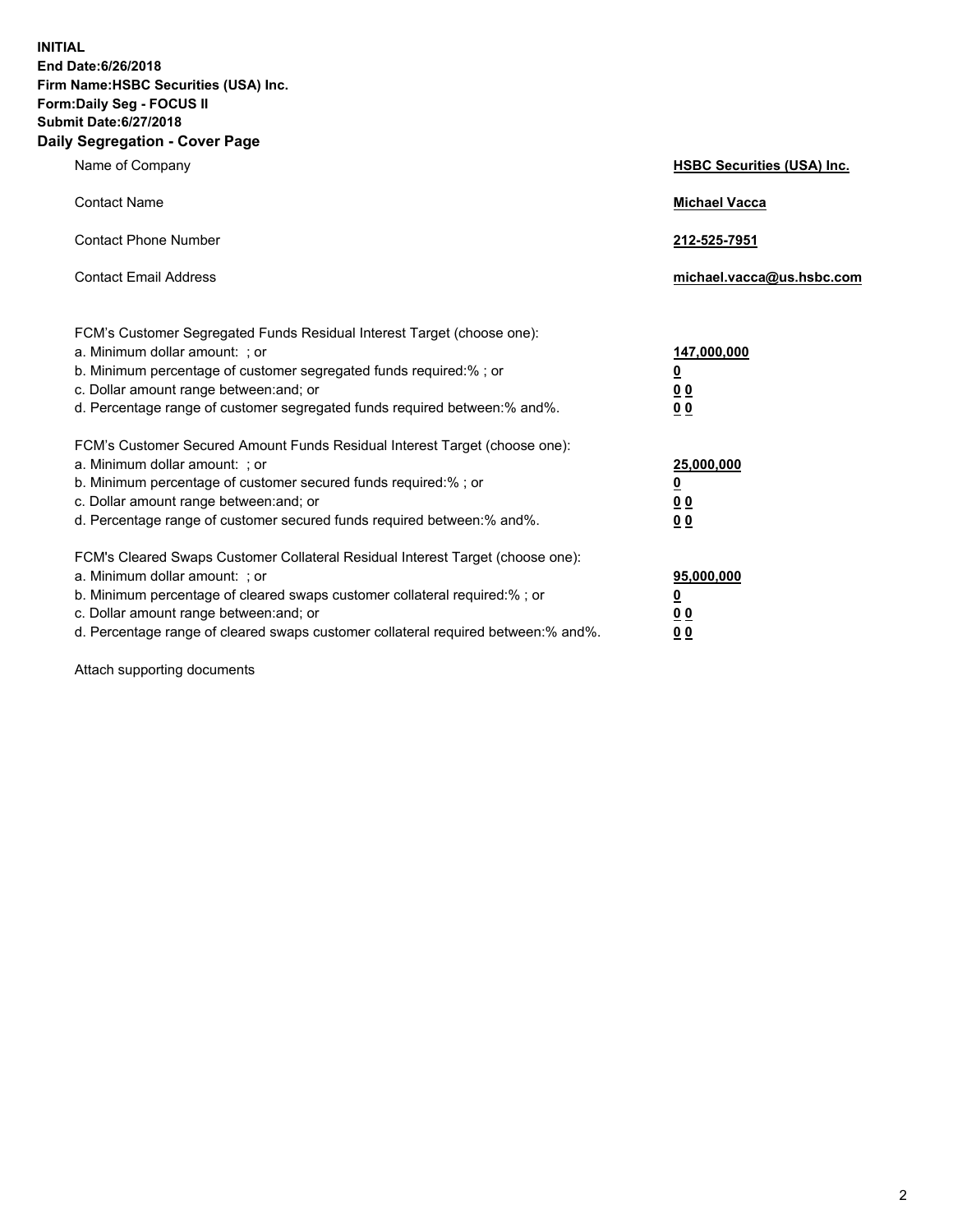**INITIAL End Date:6/26/2018 Firm Name:HSBC Securities (USA) Inc. Form:Daily Seg - FOCUS II Submit Date:6/27/2018 Daily Segregation - Secured Amounts** Foreign Futures and Foreign Options Secured Amounts Amount required to be set aside pursuant to law, rule or regulation of a foreign government or a rule of a self-regulatory organization authorized thereunder **0** [7305] 1. Net ledger balance - Foreign Futures and Foreign Option Trading - All Customers A. Cash **98,887,648** [7315] B. Securities (at market) **84,601,643** [7317] 2. Net unrealized profit (loss) in open futures contracts traded on a foreign board of trade **4,220,685** [7325] 3. Exchange traded options a. Market value of open option contracts purchased on a foreign board of trade **0** [7335] b. Market value of open contracts granted (sold) on a foreign board of trade **0** [7337] 4. Net equity (deficit) (add lines 1. 2. and 3.) **187,709,976** [7345] 5. Account liquidating to a deficit and account with a debit balances - gross amount **1,796,370** [7351] Less: amount offset by customer owned securities **-1,788,323** [7352] **8,047** [7354] 6. Amount required to be set aside as the secured amount - Net Liquidating Equity Method (add lines 4 and 5) **187,718,023** [7355] 7. Greater of amount required to be set aside pursuant to foreign jurisdiction (above) or line 6. **187,718,023** [7360] FUNDS DEPOSITED IN SEPARATE REGULATION 30.7 ACCOUNTS 1. Cash in banks A. Banks located in the United States **115,005,450** [7500] B. Other banks qualified under Regulation 30.7 **0** [7520] **115,005,450** [7530] 2. Securities A. In safekeeping with banks located in the United States **32,125,573** [7540] B. In safekeeping with other banks qualified under Regulation 30.7 **0** [7560] **32,125,573** [7570] 3. Equities with registered futures commission merchants A. Cash **0** [7580] B. Securities **0** [7590] C. Unrealized gain (loss) on open futures contracts **0** [7600] D. Value of long option contracts **0** [7610] E. Value of short option contracts **0** [7615] **0** [7620] 4. Amounts held by clearing organizations of foreign boards of trade A. Cash **0** [7640] B. Securities **0** [7650] C. Amount due to (from) clearing organization - daily variation **0** [7660] D. Value of long option contracts **0** [7670] E. Value of short option contracts **0** [7675] **0** [7680] 5. Amounts held by members of foreign boards of trade A. Cash **20,449,260** [7700] B. Securities **52,476,070** [7710] C. Unrealized gain (loss) on open futures contracts **4,220,685** [7720] D. Value of long option contracts **0** [7730] E. Value of short option contracts **0** [7735] **77,146,015** [7740] 6. Amounts with other depositories designated by a foreign board of trade **0** [7760] 7. Segregated funds on hand **0** [7765] 8. Total funds in separate section 30.7 accounts **224,277,038** [7770]

- 9. Excess (deficiency) Set Aside for Secured Amount (subtract line 7 Secured Statement Page 1 from Line 8)
- 10. Management Target Amount for Excess funds in separate section 30.7 accounts **25,000,000** [7780]

11. Excess (deficiency) funds in separate 30.7 accounts over (under) Management Target **11,559,015** [7785]

**36,559,015** [7380]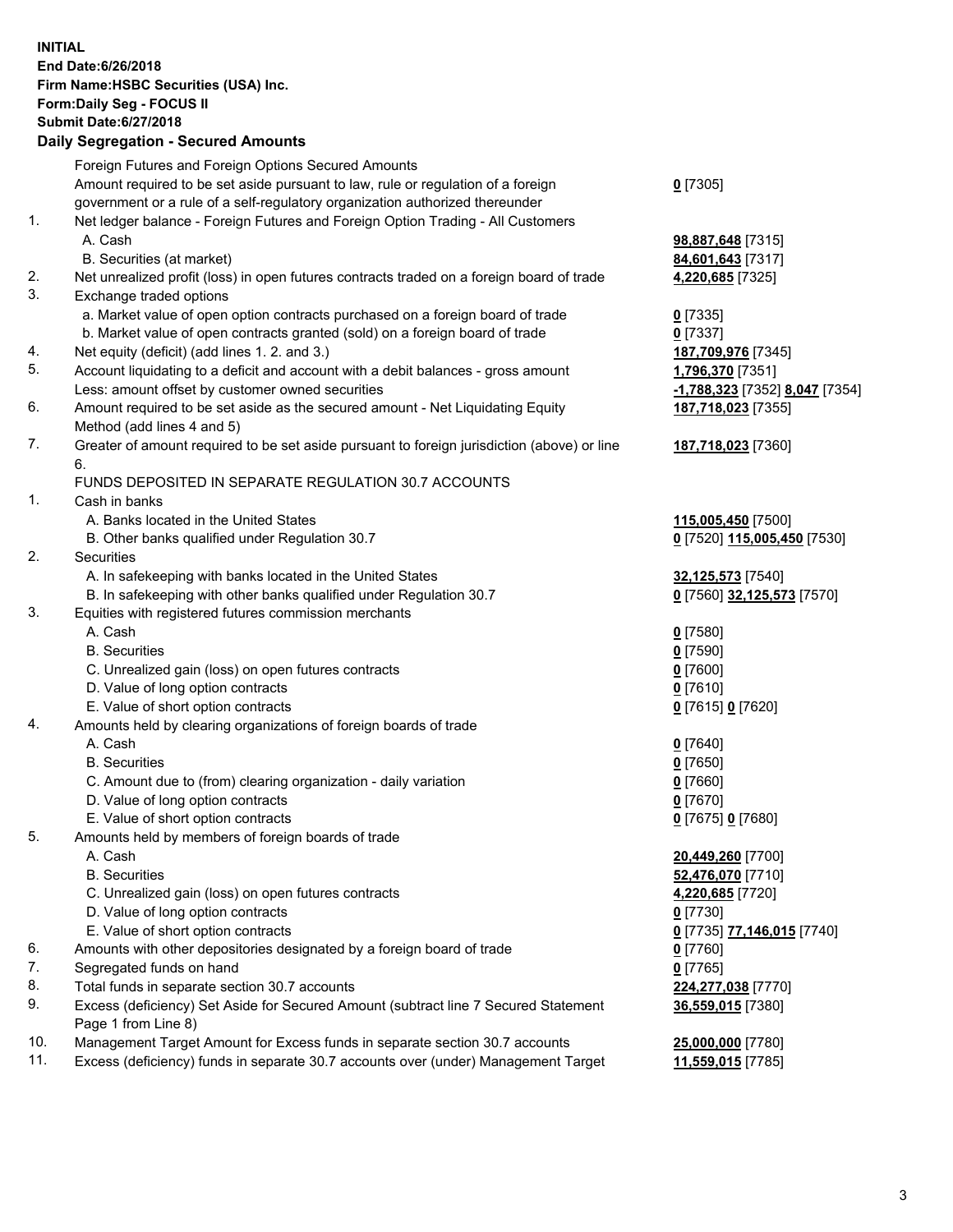**INITIAL End Date:6/26/2018 Firm Name:HSBC Securities (USA) Inc. Form:Daily Seg - FOCUS II Submit Date:6/27/2018 Daily Segregation - Segregation Statement** SEGREGATION REQUIREMENTS(Section 4d(2) of the CEAct) 1. Net ledger balance A. Cash **349,120,907** [7010] B. Securities (at market) **1,768,373,763** [7020] 2. Net unrealized profit (loss) in open futures contracts traded on a contract market **18,805,225** [7030] 3. Exchange traded options A. Add market value of open option contracts purchased on a contract market **278,442,545** [7032] B. Deduct market value of open option contracts granted (sold) on a contract market **-123,952,821** [7033] 4. Net equity (deficit) (add lines 1, 2 and 3) **2,290,789,619** [7040] 5. Accounts liquidating to a deficit and accounts with debit balances - gross amount **8,882,767** [7045] Less: amount offset by customer securities **and the securities -8,854,824** [7047] **27,943** [7050] 6. Amount required to be segregated (add lines 4 and 5) **2,290,817,562** [7060] FUNDS IN SEGREGATED ACCOUNTS 7. Deposited in segregated funds bank accounts A. Cash **25,666,398** [7070] B. Securities representing investments of customers' funds (at market) **0** [7080] C. Securities held for particular customers or option customers in lieu of cash (at market) **516,255,421** [7090] 8. Margins on deposit with derivatives clearing organizations of contract markets A. Cash **492,542,154** [7100] B. Securities representing investments of customers' funds (at market) **0** [7110] C. Securities held for particular customers or option customers in lieu of cash (at market) **1,146,246,582** [7120] 9. Net settlement from (to) derivatives clearing organizations of contract markets **2,121,928** [7130] 10. Exchange traded options A. Value of open long option contracts **278,442,545** [7132] B. Value of open short option contracts **-123,952,821** [7133] 11. Net equities with other FCMs A. Net liquidating equity **9,214,844** [7140] B. Securities representing investments of customers' funds (at market) **0** [7160] C. Securities held for particular customers or option customers in lieu of cash (at market) **0** [7170] 12. Segregated funds on hand **105,871,760** [7150] 13. Total amount in segregation (add lines 7 through 12) **2,452,408,811** [7180] 14. Excess (deficiency) funds in segregation (subtract line 6 from line 13) **161,591,249** [7190] 15. Management Target Amount for Excess funds in segregation **147,000,000** [7194]

16. Excess (deficiency) funds in segregation over (under) Management Target Amount Excess

**14,591,249** [7198]